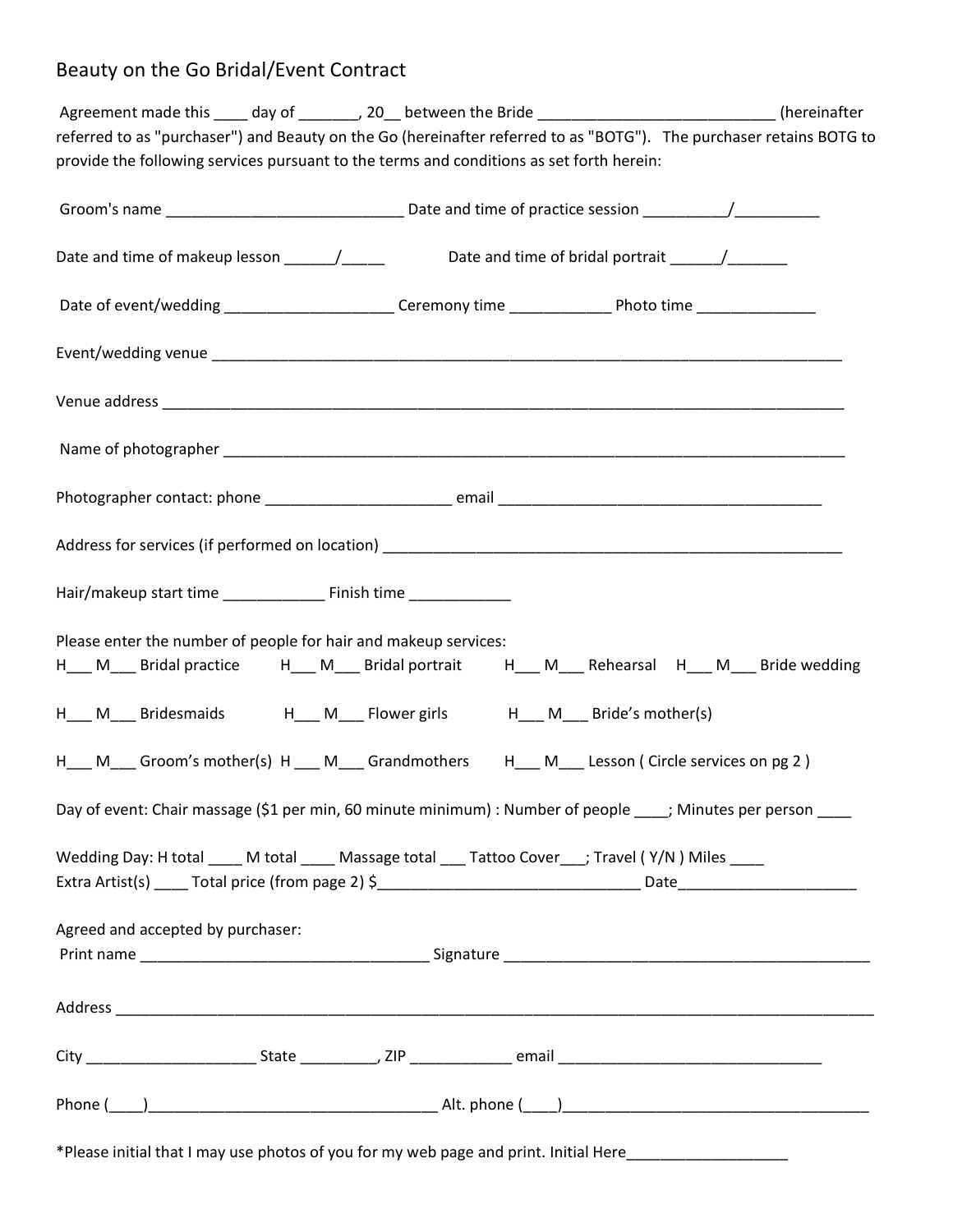**Circle** all services needed and use this as a worksheet to transfer total to page1.

Pricing and Services: Look great anytime, parties, showers, or rehearsal

- Just the eyes \$35
- Just airbrush foundation \$35
- Just long lasting lips \$10
- Just lashes \$10
- Blowout or curls \$50
- Airbrush makeup \$75
- Hair style/ up-do \$75
- Kids 3-5 yr \$50
- Tattoo cover-up (\$20-\$45per tattoo)

## Bridal:

|  | • Practice session airbrush makeup \$125 |  | hair \$125 | $\_$ (up to 120min) $\_$ |
|--|------------------------------------------|--|------------|--------------------------|
|--|------------------------------------------|--|------------|--------------------------|

- Portrait day airbrush makeup \$125 ; hair \$125
- Wedding day airbrush makeup \$125 [105] hair \$125

| • Bridal party & family | airbrush makeup \$75                 | $(lashed + $10)$ |
|-------------------------|--------------------------------------|------------------|
| $\bullet$ Hair \$75     | (bust-length hair or longer +\$10) # |                  |

 If you can't afford to hire us wedding day take advantage of our lessons so everyone will look their best in all the photos. 2 hour Bridal lesson: makeup \$125 and 20% off makeup purchase, add hair \$100 (in salon) or

- 3 hour Bridal party lesson: makeup \$200 and 20% off makeup purchase, add hair \$200 (in salon on location extra)
- \*Massage: 1 hour table massage (\$70)  $\qquad$  (in salon on location extra) Date

We will leave as soon as the last person is ready. If you would like someone to stay to do touch ups or to take out the veil etc. we will do so at a rate of \$40/hour. Please let us know so we can plan accordingly.

**Travel fee** is \$50 in Austin and surrounding areas (for 1 artist, additional artist fee \$50.00 each).

Outside Austin, an additional \$2 per mile from salon address is charged.

Appointments on Sundays, Mondays, and/or before 9 a.m. are an **extra \$25.**

\* Please come with your face and hair clean, dry and free from stiff products (day old hair is best!).

We do not shampoo or blow dry hair on the day of the wedding.

Don't forget to wear button up or zip up shirt and bring your veil and headpiece.

\*BOTG requires a minimum of 30 minutes per application for each service. Depending upon the amount of time designated by the purchaser for any services to be completed, in its discretion, BOTG may determine that additional hair or makeup artists will be required. If additional hair or makeup artists are required, an additional fee of \$50.00 per artist will be charged. Additional requirements, provisions, add on's or remarks:

\_\_\_\_\_\_\_\_\_\_\_\_\_\_\_\_\_\_\_\_\_\_\_\_\_\_\_\_\_\_\_\_\_\_\_\_\_\_\_\_\_\_\_\_\_\_\_\_\_\_\_\_\_\_\_\_\_\_\_\_\_\_\_\_\_\_\_\_\_\_\_\_\_\_\_\_\_\_\_\_\_\_\_\_\_\_\_\_\_\_\_\_\_\_\_\_\_\_ \_\_\_\_\_\_\_\_\_\_\_\_\_\_\_\_\_\_\_\_\_\_\_\_\_\_\_\_\_\_\_\_\_\_\_\_\_\_\_\_\_\_\_\_\_\_\_\_\_\_\_\_\_\_\_\_\_\_\_\_\_\_\_\_\_\_\_\_\_\_\_\_\_\_\_\_\_\_\_\_\_\_\_\_\_\_\_\_\_\_\_\_\_\_\_\_\_\_ \_\_\_\_\_\_\_\_\_\_\_\_\_\_\_\_\_\_\_\_\_\_\_\_\_\_\_\_\_\_\_\_\_\_\_\_\_\_\_\_\_\_\_\_\_\_\_\_\_\_\_\_\_\_\_\_\_\_\_\_\_\_\_\_\_\_\_\_\_\_\_\_\_\_\_\_\_\_\_\_\_\_\_\_\_\_\_\_\_\_\_\_\_\_\_\_\_\_